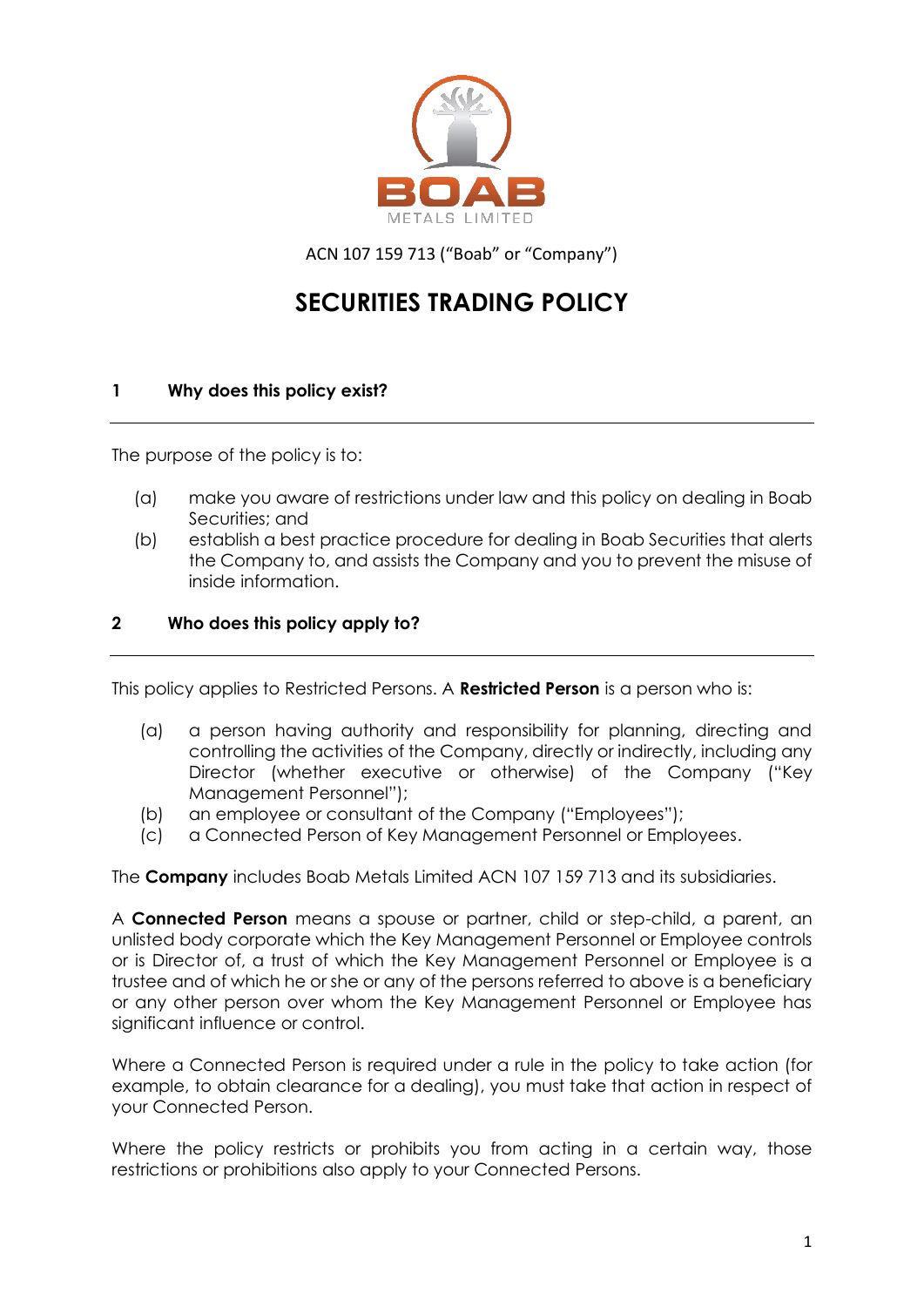This policy applies to trading in all securities issued by the Company, and includes the following types of securities (collectively, **Boab Securities**):

- (a) shares, performance rights, share acquisition rights and options;
- (b) debentures (including bonds and notes);
- (c) derivatives of any of the above (including equity swaps, futures, hedges and exchange-traded or over-the-counter options) whether settled by cash or otherwise.

The insider trading provisions in the Corporations Act 2001 (Cth) ("Corporations Act") also apply to the securities of other companies and entities if you have inside information about that company or entity. These other companies and entities may include suppliers or customers of the Company; joint venture partners; or companies that the Company or another member of the Company has entered (or is planning to enter) into a transaction with, for example a takeover or asset sale.

To "trade" in securities means, whether as principal or agent, to apply for, acquire or dispose of securities; enter into an agreement to apply for, acquire or dispose of securities. To "trade" includes the exercise of an option or the conversion of a share acquisition right.

# **4 Insider trading – the law**

The principal insider trading prohibition in Australian law is contained in section 1043A of the Corporations Act.

#### **What is Inside Information?**

**Inside Information** is information relating to the Company that is not generally available but, if the information was generally available, a reasonable person would expect that information to have a material effect on the price or value of the Company's Securities.

It does not matter how you come to know the Inside Information. For the purpose of the insider trading provisions of the Corporations Act, "information" is given a wide meaning and includes matters of supposition and other matters that are insufficiently definite to warrant being made known to the public and matters relating to the intentions, or the likely intentions of a person.

Examples of information which, if made available to the market, may depending on the circumstances be likely to have a material effect on the price of Boab Securities are set out in the Appendix 1.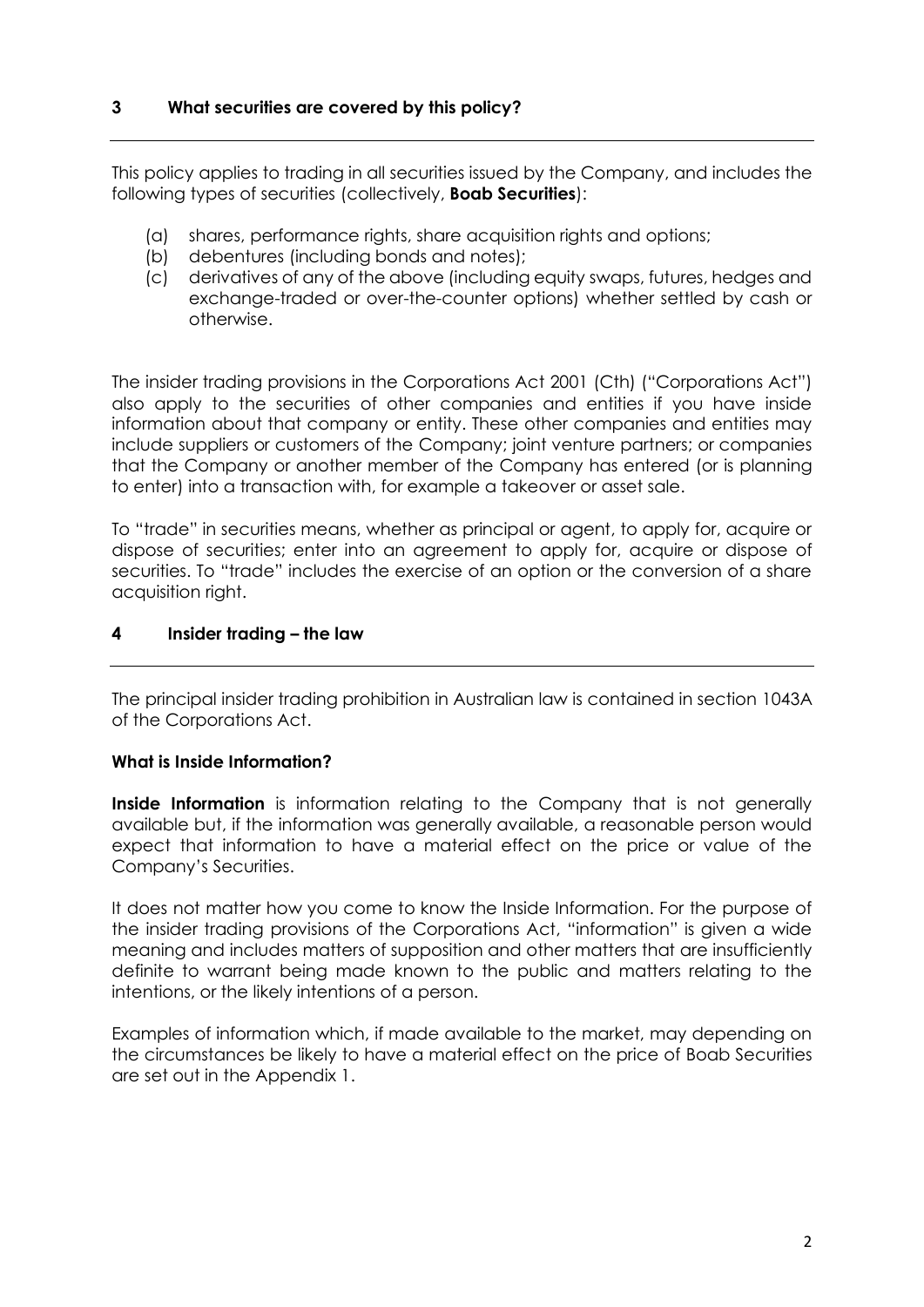# **When is information generally available?**

Information is generally available if it:

- (a) is readily observable; and
- (b) has been made known in a manner (e.g. released to the ASX) likely to bring it to the attention of persons who commonly invest in Boab Securities and a reasonable period for that information to be disseminated has elapsed since it was made known.
- (c) it consists of deductions, conclusions or inferences made or drawn from information of the kind referred to in (a) or (b) above.

# **What conduct is prohibited?**

Section 1043A of the Corporations Act prohibits a person (an "Insider") who is in possession of Inside Information from:

- (a) applying for, acquiring, disposing of or entering into an agreement to apply for, acquire or dispose of Boab Securities;
- (b) procuring another person to apply for, acquire, dispose of or enter into an agreement to apply for, acquire or dispose of Boab Securities; or
- (c) directly or indirectly communicating the Inside Information to another person when the Insider knows, or ought reasonably to know, that the other person would or would be likely to:
	- (i) apply for, acquire, dispose of or enter into an agreement to apply for, acquire or dispose of Boab Securities; or
	- (ii) procure another person to apply for, acquire, dispose of or enter into an agreement to apply for, acquire or dispose of Boab Securities.

You must not, whether in your own capacity or as an agent for another, apply for, acquire or dispose of, or enter into an agreement to apply for, acquire or dispose of, any securities, or procure another person to do so if you:

- (a) possess Inside Information; and
- (b) know or ought reasonably to know, that:
	- (i) the information is not generally available; and
	- (ii) if it were generally available, it might have a material effect on the price or value of the securities or influence a person's decision to buy or sell the securities.

Further, you must not either directly or indirectly pass on this kind of information to another person if they know, or ought reasonably to know, that this other person is likely to apply for, acquire or dispose of the securities or procure another person to do so.

Outside a Prohibited Period (see Section 5), the laws prohibiting insider trading continue to apply to Restricted Persons. The fact that a Company is not in a Prohibited Period does not mean a Restricted Person is not in possession of Inside Information. A person may possess Inside Information notwithstanding that dealing by Restricted Persons is generally permitted, and if this is the case, that person should not deal in Boab Securities.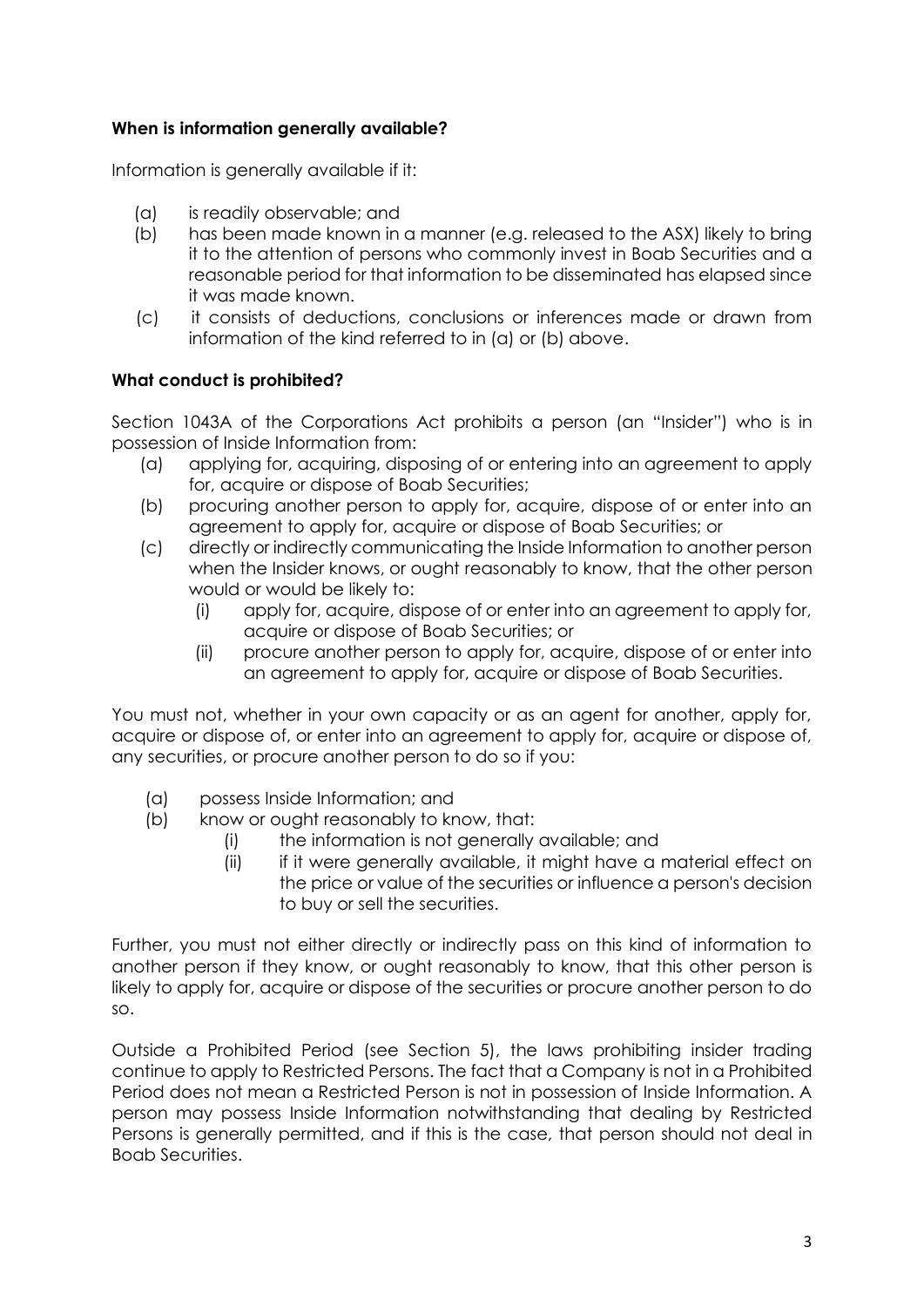Similarly, Restricted Persons should be aware that the insider trading laws apply even where a person has been given clearance to deal under this policy, and a clearance to deal will not absolve a person from a breach of the insider trading laws. If a person is in possession of Inside Information, any dealing in the relevant securities will be a breach of the insider trading provisions.

# **What are the consequences of insider trading?**

Engaging in "insider trading" can subject you to criminal liability, including substantial monetary fines and/or imprisonment. You may also be subject to civil liability, which may include being sued by another party or the Company, for any loss suffered as a result of insider trading. **Insider trading is prohibited at all times.**

# **5 When does a Prohibited Period exist?**

In addition to the prohibitions on insider trading set out in the Corporations Act, Restricted Persons must not trade in Boab Securities in the periods between (collectively, **Blackout Periods**):

- (a) the end of March and 48 hours immediately following the release of the Company's ASX March quarterly report;
- (b) the end of June and 48 hours immediately following the release of the Company's ASX June quarterly report;
- (c) the end of September and 48 hours immediately following the release of the Company's ASX September quarterly report; and
- (d) the end of December and 48 hours immediately following the release of the Company's ASX December quarterly report.

Restricted Persons must also not deal in the Company's securities during the week immediately before and 48 hours after;

- (a) the release of the Company's half-yearly or yearly results;
- (b) the Annual General Meeting.

unless the circumstances are exceptional and the procedure for prior written clearance described in Section 7 has been met.

In addition to the prohibitions on insider trading set out in the Corporations Act, Restricted Persons must not trade in Boab Securities within any period imposed by the Board or Managing Director from time to time such as prior to, and in the 48 hour period immediately after, the announcement to the ASX of a significant matter or event (**Additional Period**), unless the circumstances are exceptional and the procedure for prior written clearance described in Section 7 has been met. This prohibition is in addition to the Blackout Periods. The Blackout Periods and any Additional Period are together referred to as a Prohibited Period in this policy. Restricted Persons must not disclose to anyone that an Additional Period is in effect.

Please note that even if it is outside a Prohibited Period, Restricted Persons must not trade in Boab Securities if they are in possession of Inside Information.

The Company Secretary will endeavour to notify all Restricted Persons of the times when they are not permitted to buy or sell Boab Securities.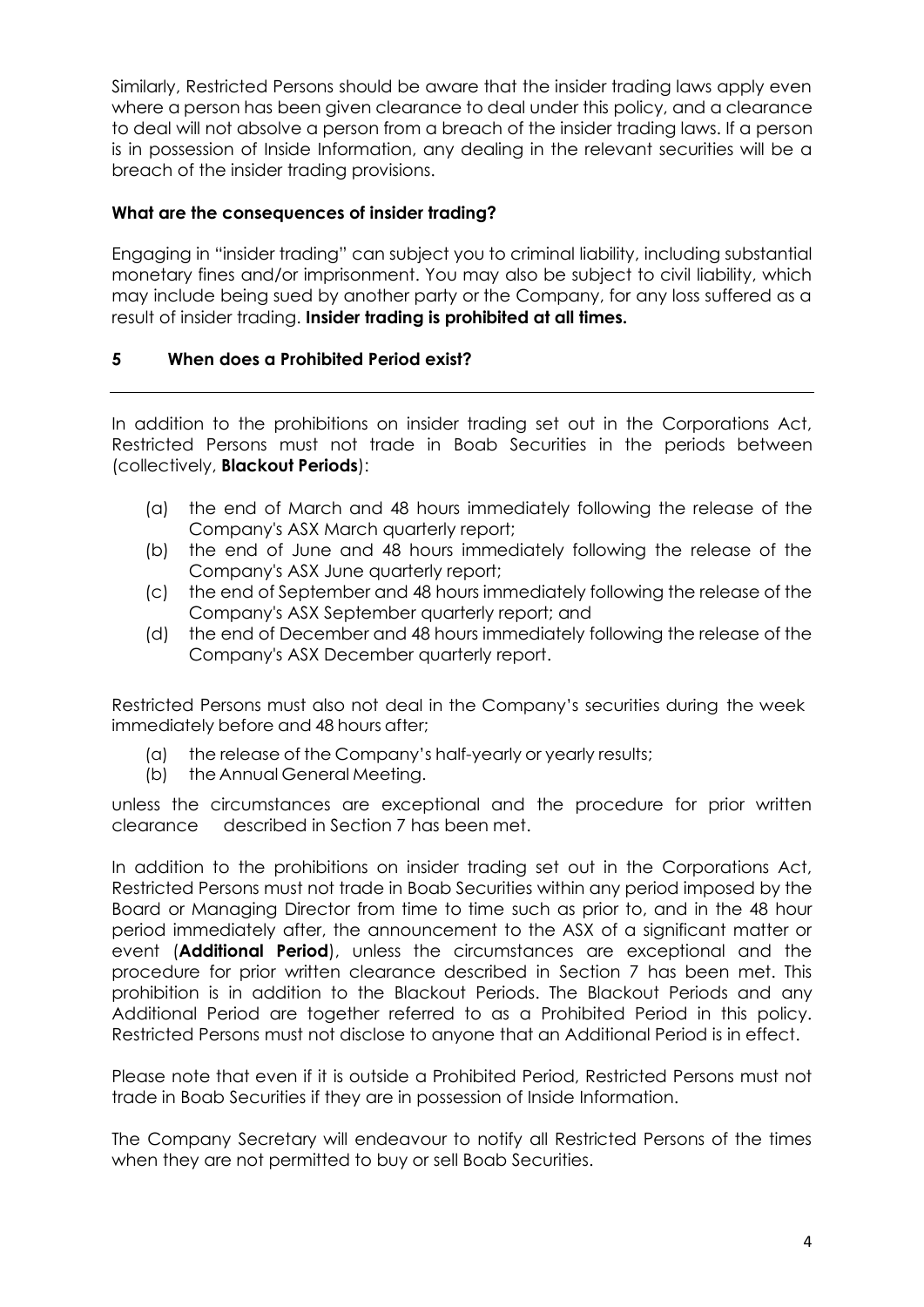#### **6 Exceptional circumstances when trading may be permitted subject to prior written clearance**

A Restricted Person, who is not in possession of Inside Information, may be given prior written clearance to trade in Boab Securities during a Prohibited Period in accordance with the procedure described in Section 7, in the following exceptional circumstances:

- (a) where the person is in severe financial hardship; or
- (b) where there are other circumstances deemed to be exceptional by the person granting the prior written clearance.

The determination of whether a person is in severe financial hardship or whether there are other exceptional circumstances can only be made by the relevant Approving Officer in accordance with the procedure for obtaining clearance prior to trading set out in Section 7. A person may be in severe financial hardship if he or she has a pressing financial commitment that cannot be satisfied otherwise than by selling Boab Securities. A tax liability would not normally constitute severe financial hardship unless the person has no other means of satisfying the liability. A circumstance may be considered exceptional if the person in question is required by a court order or a court enforceable undertaking to transfer or sell, or accept a transfer of, Boab Securities or there is some other overriding legal or regulatory requirement for him or her to do so.

# **7 Procedure for obtaining written clearance prior to trading**

If you wish to trade in Boab Securities during a Prohibited Period, but cannot do so because of this policy, you may apply for permission to trade with prior written clearance from (each, an **Approving Officer**):

| written<br>Person<br>seeking<br>clearance                                   | <b>Approving Officer</b>                                              |
|-----------------------------------------------------------------------------|-----------------------------------------------------------------------|
| <b>Employees</b>                                                            | The Managing Director or in their absence, the<br>Chairman            |
| A Director                                                                  | The Chairman or in their absence, another Director                    |
| The Managing Director<br>The Chairman or in their absence, another Director |                                                                       |
| The Chairman                                                                | The Managing Director or in their absence, another<br><b>Director</b> |

Any written clearance granted under this policy will be valid for the period of five business days from the time which it is given or such other period as may be determined by the Approving Officer. The expiry time of the clearance will be stated in the clearance granted. Written clearance under this policy may be given in person, by mail, by email or by facsimile.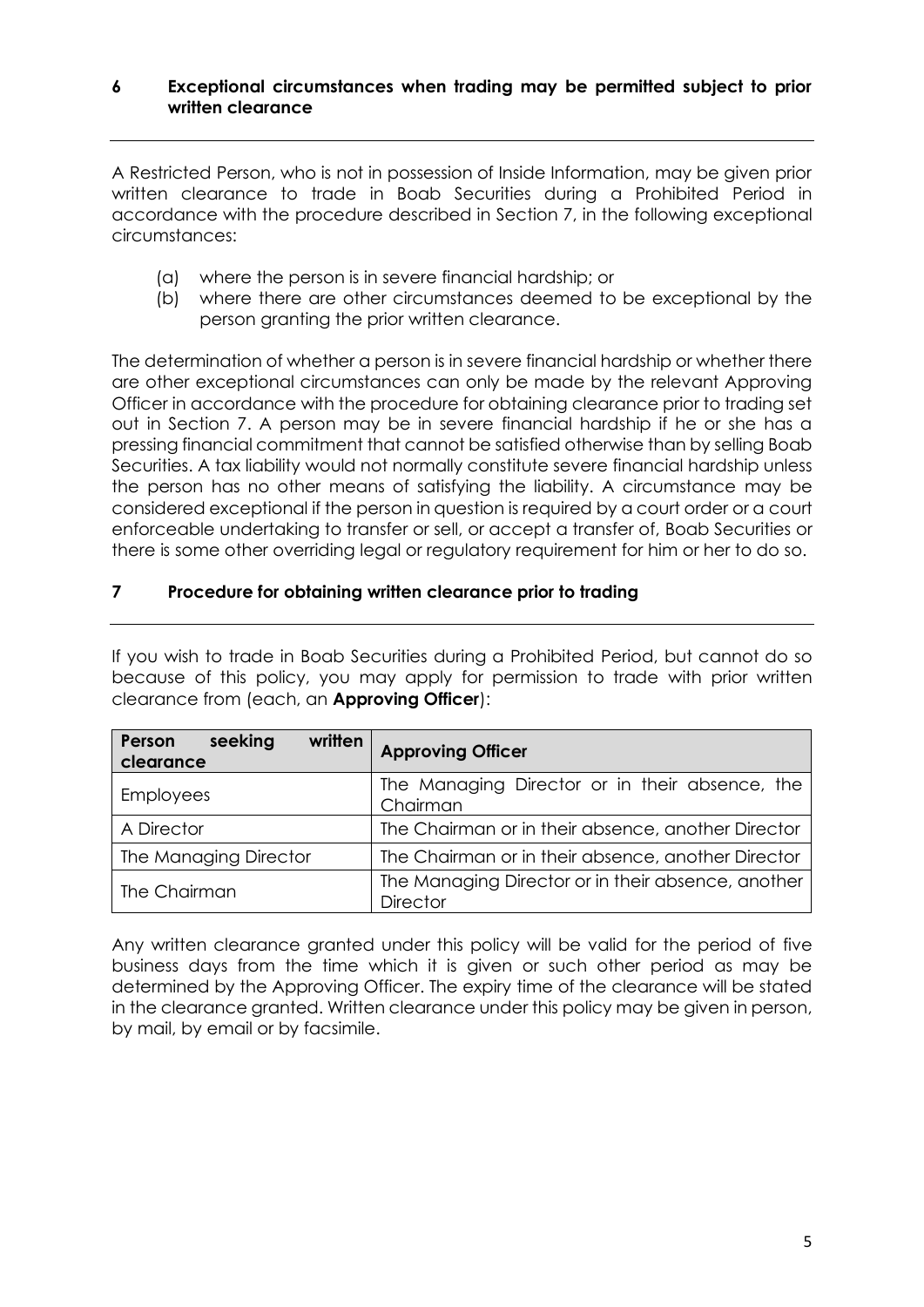Written Clearance can only be given if the proposed trade:

- (a) is not:
	- (i) contrary to law;
	- (ii) for speculative gain;
	- (iii) to take advantage of inside information; or
	- (iv) likely to be seen by the public, press, other shareholders or the ASX as unfair; and
- (b) exceptional circumstances exist justifying the issue of the Written Clearance.

# **8 What trading is not subject to this policy?**

The following trading by Restricted Persons is excluded from the restrictions outlined in Section 5, but is subject to the insider trading provisions of the Corporations Act summarised in Section 4 of this policy:

- (a) transfers of Boab Securities between a Restricted Person and their spouse, civil partner, child, step-child, family company, family trust or other close family member or of Company Securities already held into a superannuation fund or other saving scheme in which the Restricted Person is a beneficiary;
- (b) an investment in, or trading in units of, a fund or other scheme (other than a scheme only investing in Boab Securities) where the assets of the fund or other scheme are invested at the discretion of a third party;
- (c) where a Restricted Person is a trustee, trading in Boab Securities by that trust provided that the Restricted Person is not a beneficiary of the trust and any decision to trade during a Prohibited Period is taken by the other trustees or by the investment managers independently of the Restricted Person;
- (d) undertakings to accept, or the acceptance of, a takeover offer;
- (e) a disposal of Boab Securities arising from a scheme of arrangement;
- (f) trading under an offer or invitation made to all or most of the security holders such as, a rights issue, a security purchase plan, a dividend or distribution reinvestment plan and an equal access buy-back, where the plan that determines the timing and structure of the offer has been approved by the Board. This includes decisions relating to whether or not to take up the entitlements and the sale of entitlements required to provide for the take up of the balance of entitlements under a renounceable pro rata issue;
- (g) a disposal of Boab Securities that is the result of a secured lender exercising their rights, for example, under a margin lending arrangement. Please note Section 11 of this policy. Restricted Persons must not enter into margin loan agreements or other secured lending arrangements in relation to Boab Securities without first obtaining prior written clearance from the appropriate Approving Officer in accordance with the procedure set out in Section 7;
- (h) the exercise (but not the sale of Boab Securities following exercise) of an option or right under an employee incentive scheme that is ASIC Class Order 03/154 compliant, or the conversion of a convertible security, where:
	- (i) the final date for the exercise of the option or right, or the conversion of the security, falls during a Prohibited Period and the Company has been in an exceptionally long Prohibited Period or the Company has had a number of consecutive Prohibited Periods and the Restricted Person could not reasonably have been expected to exercise it at a time when free to do so; and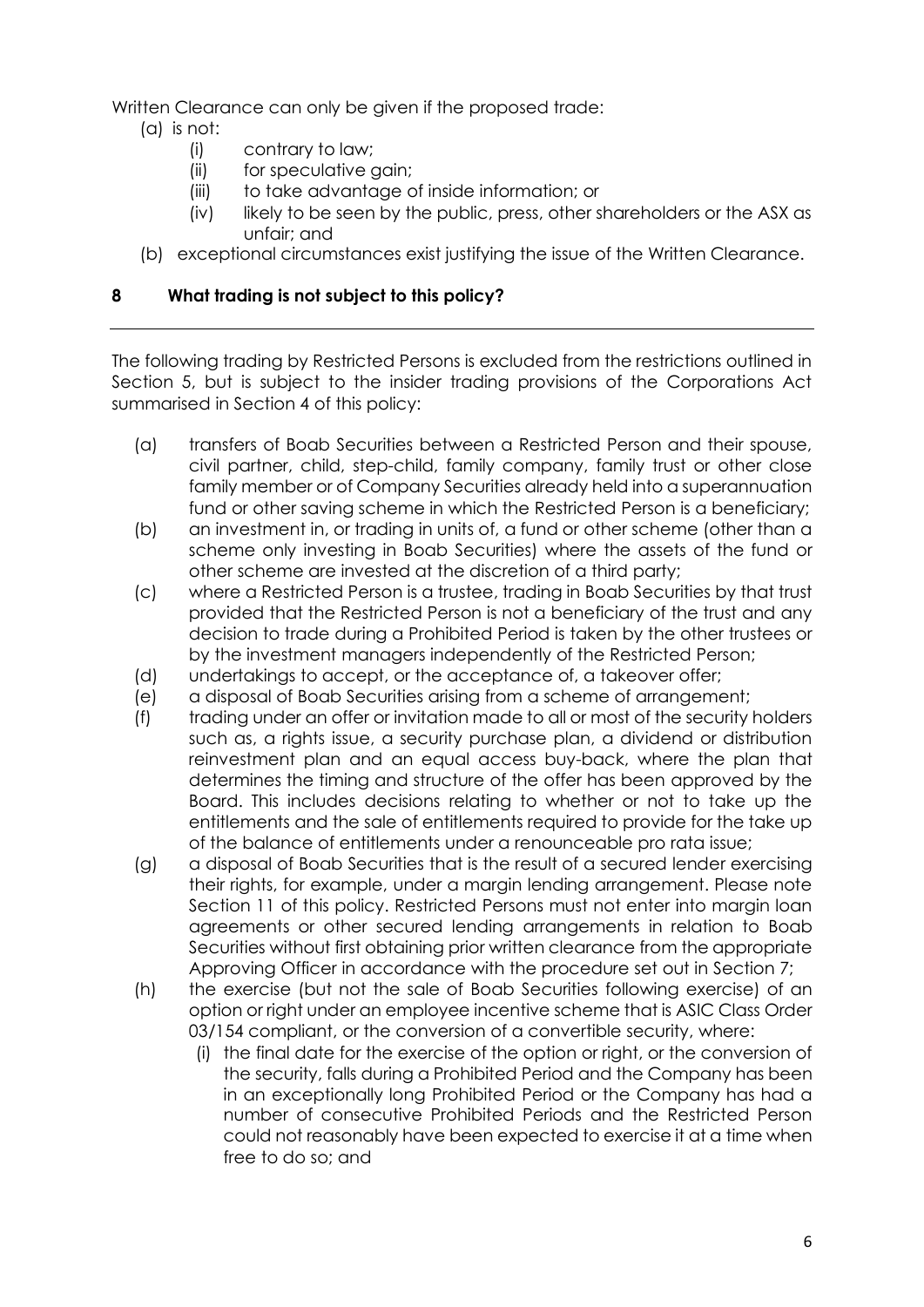- (ii) the Restricted Person obtains prior written clearance to exercise the option or right, or convert the security, in accordance with the procedure set out in Section 7 of this policy;
- (i) trading under a non-discretionary trading plan for which prior written clearance has been provided in accordance with procedures set out in this policy and where: (a) the Restricted Person did not enter into the plan or amend the plan during a Prohibited Period; and (b) the trading plan does not permit the Restricted Person to exercise any influence or discretion over how, when, or whether to trade;
- (j) the vesting and automatic exercise (but not the sale of Boab Securities following the vesting) as a result of meeting vesting conditions in respect of Boab Securities received by Restricted Persons under an employee incentive scheme, where the employee incentive scheme does not permit the employee to exercise any influence or discretion over how, when or whether Boab Securities vest or are exercised.

# **9 Long term trading**

The Company wishes to encourage Restricted Persons to adopt a long term attitude to investment in

Boab Securities. Therefore, Restricted Persons must not engage in short term or speculative trading of Boab Securities.

#### **10 Hedging transactions**

Restricted Persons must not enter into transactions or arrangements which operate to limit the economic risk of their security holding in the Company without first obtaining prior written clearance from the appropriate Approving Officer in accordance with the procedure set out in Section 7.

Restricted Persons are prohibited from entering into transactions or arrangements which limit the economic risk of participating in unvested entitlements under any equity based remuneration schemes.

#### **11 Margin loans and other secured lending**

Restricted Persons must not enter into margin loan agreements or other secured lending arrangements in relation to Boab Securities without first obtaining prior written clearance from the appropriate Approving Officer in accordance with the procedure set out in Section 7.

#### **12 Non-discretionary trading plans**

Restricted Persons must not put in place a non-discretionary trading plan in respect of Boab Securities without first obtaining prior written clearance from the appropriate Approving Officer in accordance with the procedure set out in Section 7. Restricted Persons must not cancel any such trading plan during a Prohibited Period, unless the circumstances are exceptional and the procedure for prior written clearance set out in Section 7 has been met.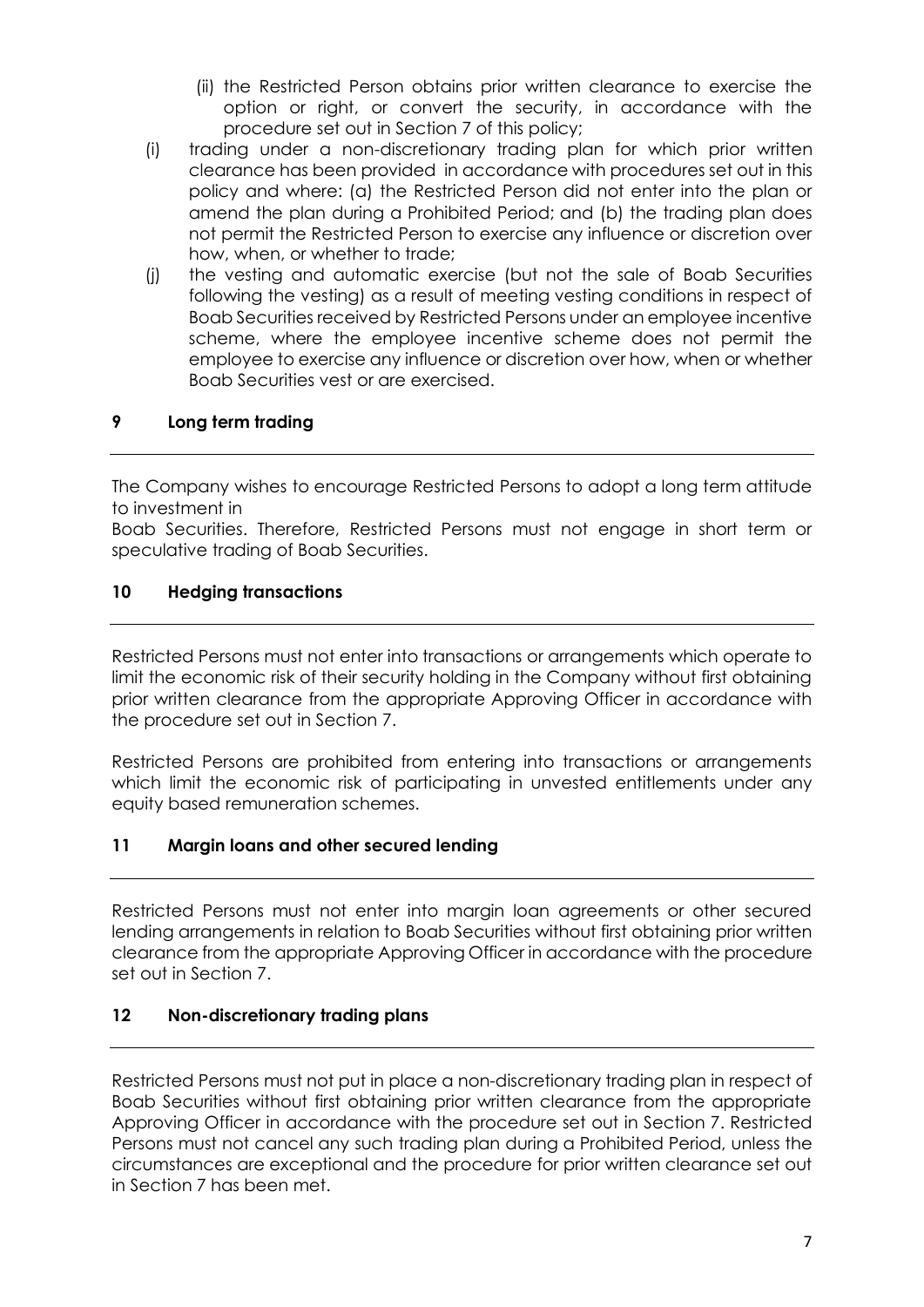#### **13 Notification requirements**

If you trade in Boab Securities you must notify the Company Secretary of the details within three business days after each transaction. This is necessary whether or not prior written clearance was required prior to trading.

In accordance with the Corporations Act and ASX Listing Rules, a Director must notify the ASX within five business days after any change in the Director's relevant interest in securities of the Company or a related body corporate of the Company.

In addition, if a change to a notifiable interest of a Director occurs during a Prohibited Period, Boab must tell the ASX (in its Appendix 3Y filing) that this is the case, whether prior written clearance for the relevant dealing was provided and the date of such clearance.

Directors have agreed with the Company to provide details of changes in Company Securities they hold (directly or indirectly) to the Company Secretary within three business days of:

- (a) the Director's appointment;
- (b) a change to the Director's interest in Boab Securities; or
- (c) the effective date of the Director's resignation as a Director of Boab,

The Director must either complete, or provide sufficient information for the Company Secretary to complete an Appendix 3X, 3Y or 3Z (as applicable) to be filed with the ASX for the purposes of section 205G of the Corporations Act and ASX Listing Rule 3.19A.

#### **14 Register of notifications and clearances**

The Company Secretary will maintain a register of notifications and clearances given in relation to trading in Boab Securities.

#### **15 Consequences of breach**

Breach of the insider trading prohibition could expose you to criminal and civil liability. Breach of this policy (irrespective of whether the insider trading prohibition or any other law is breached) will also be regarded by the Company as serious misconduct which may lead to disciplinary action and/or dismissal.

This policy does not contain an exhaustive analysis of the restrictions imposed on, and the very serious legal ramifications of, insider trading. Restricted Persons who wish to obtain further advice in this matter, are encouraged to contact the Company Secretary.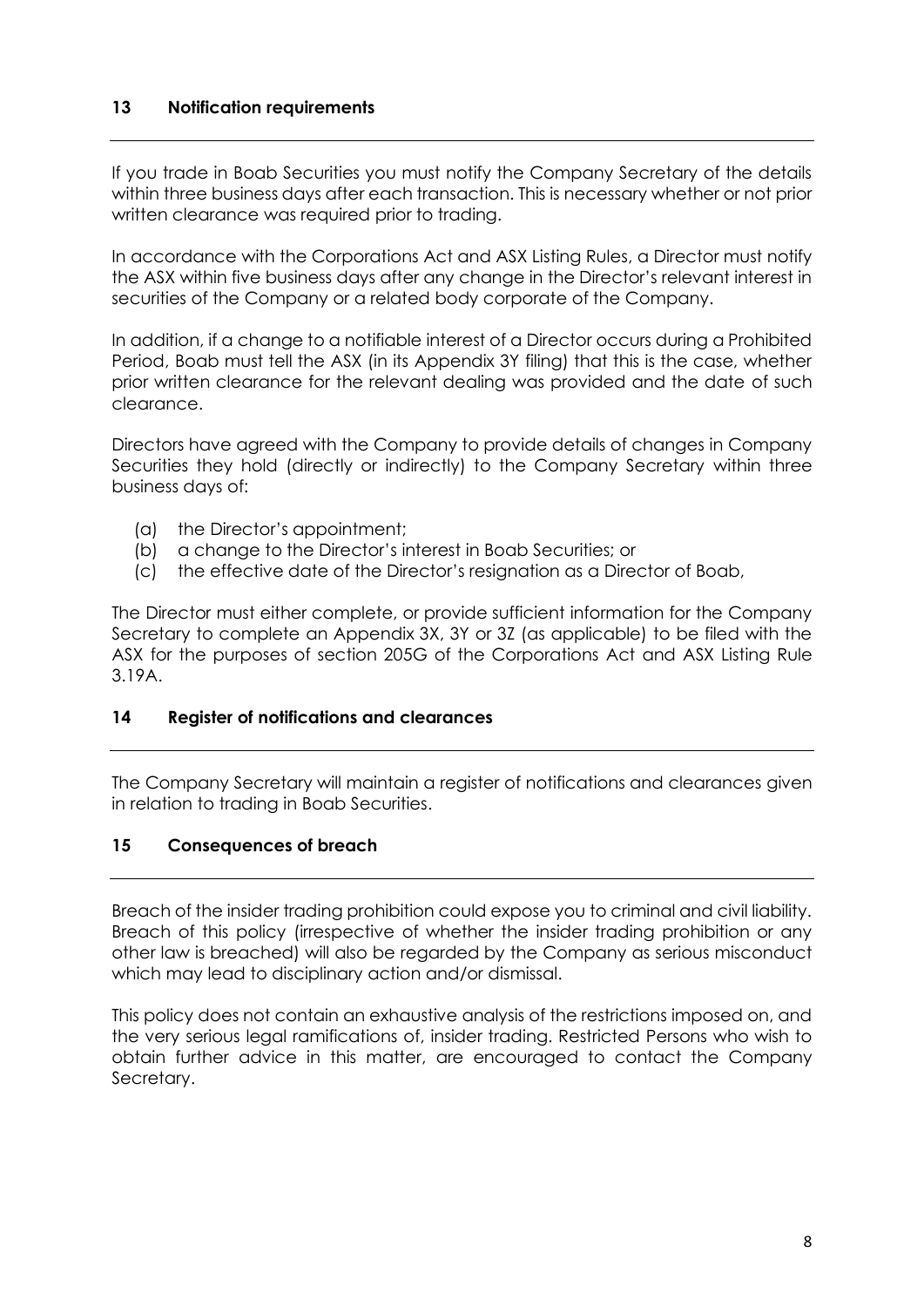# **16 ASX Listing Rule requirements**

It is a requirement for admission to the official list of ASX, and an on-going requirement for listing, that the Company has a securities trading policy.

The Company will give a copy of this policy to the ASX for release to the market. The Company will also give any amended version of this policy to the ASX when it makes a change to: the periods within which Restricted Persons are prohibited from trading in Boab Securities; the trading that is excluded from the operation of the policy; or the exceptional circumstances in which Restricted Persons may be permitted to trade during a Prohibited Period, within five business days of the amendments taking effect. The Company will also give this policy to the ASX immediately on request by the ASX.

# **17 Assistance and additional information**

If you are unsure about any information you may have in your possession, and whether you can use that information for dealing in Boab Securities, you should contact the Managing Director or in their absence, the Chairman.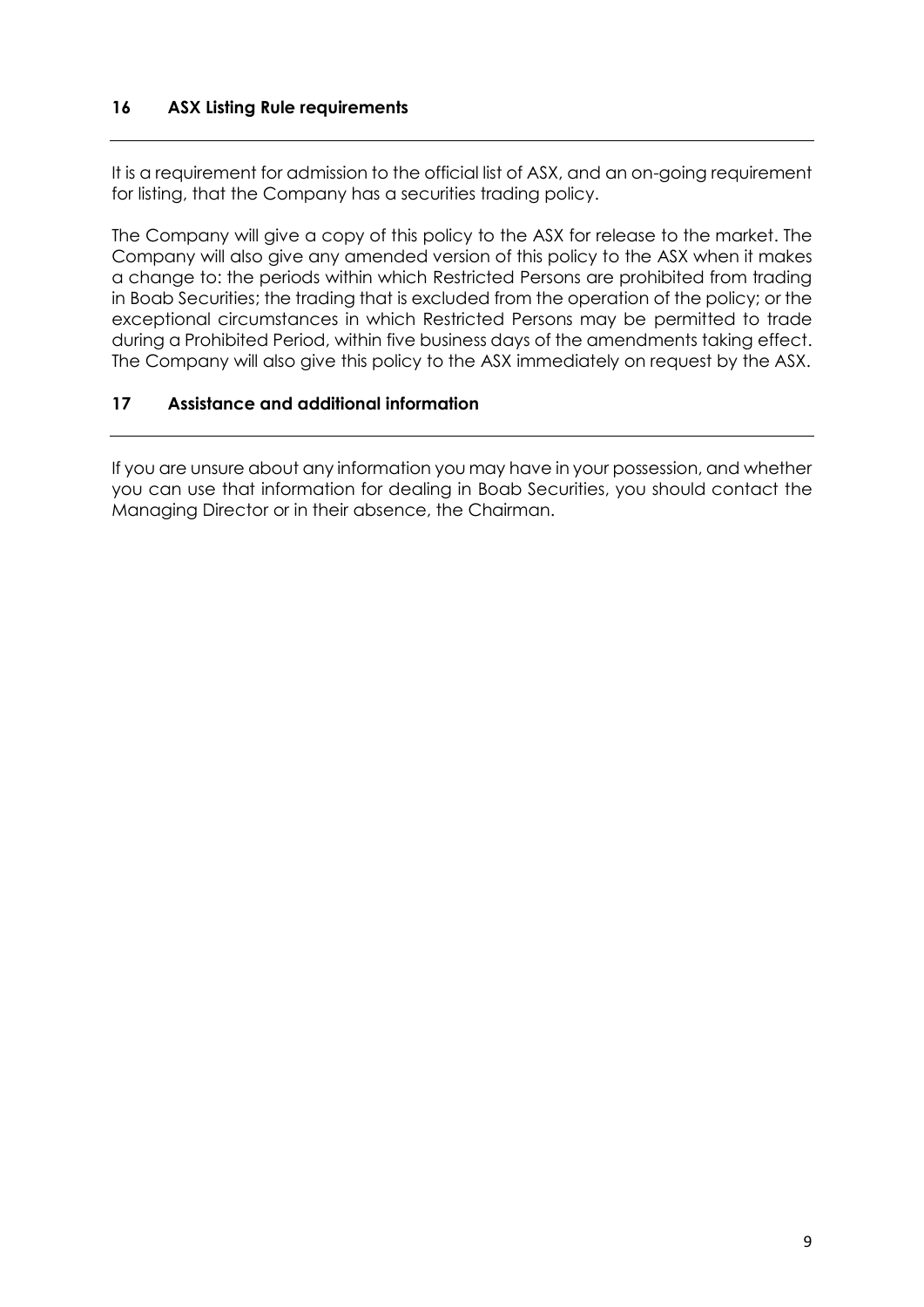# **APPENDIX 1**

Examples of information which, if made available to the market, may depending on the circumstances be likely to have a material effect on the price or value of Boab Securities include, but are not limited to:

- (a) a transaction that will lead to a significant change in the nature or scale of the Company's activities;
- (b) a material mineral discovery or a material change in ore reserves or mineral resources;
- (c) a material acquisition or disposal;
- (d) the granting or withdrawal of a material licence;
- (e) becoming a plaintiff or defendant in a material law suit;
- (f) the fact that the Company's earnings will be materially different from market expectations;
- (g) the appointment of a liquidator, administrator or receiver;
- (h) the commission of an event of default under, or other event entitling a financier to terminate, a material financing facility;
- (i) under subscriptions or over subscriptions to an issue of securities;
- (j) giving or receiving a notice of intention to make a takeover;
- (k) any rating applied by a rating agency to the Company or its securities and any change to such a rating;
- (l) any actual or proposed change to the Company's capital structure for example, a share issue; and
- (m) exploration results.

Policy last reviewed by the Board of Boab Metals Limited on 5 April 2022